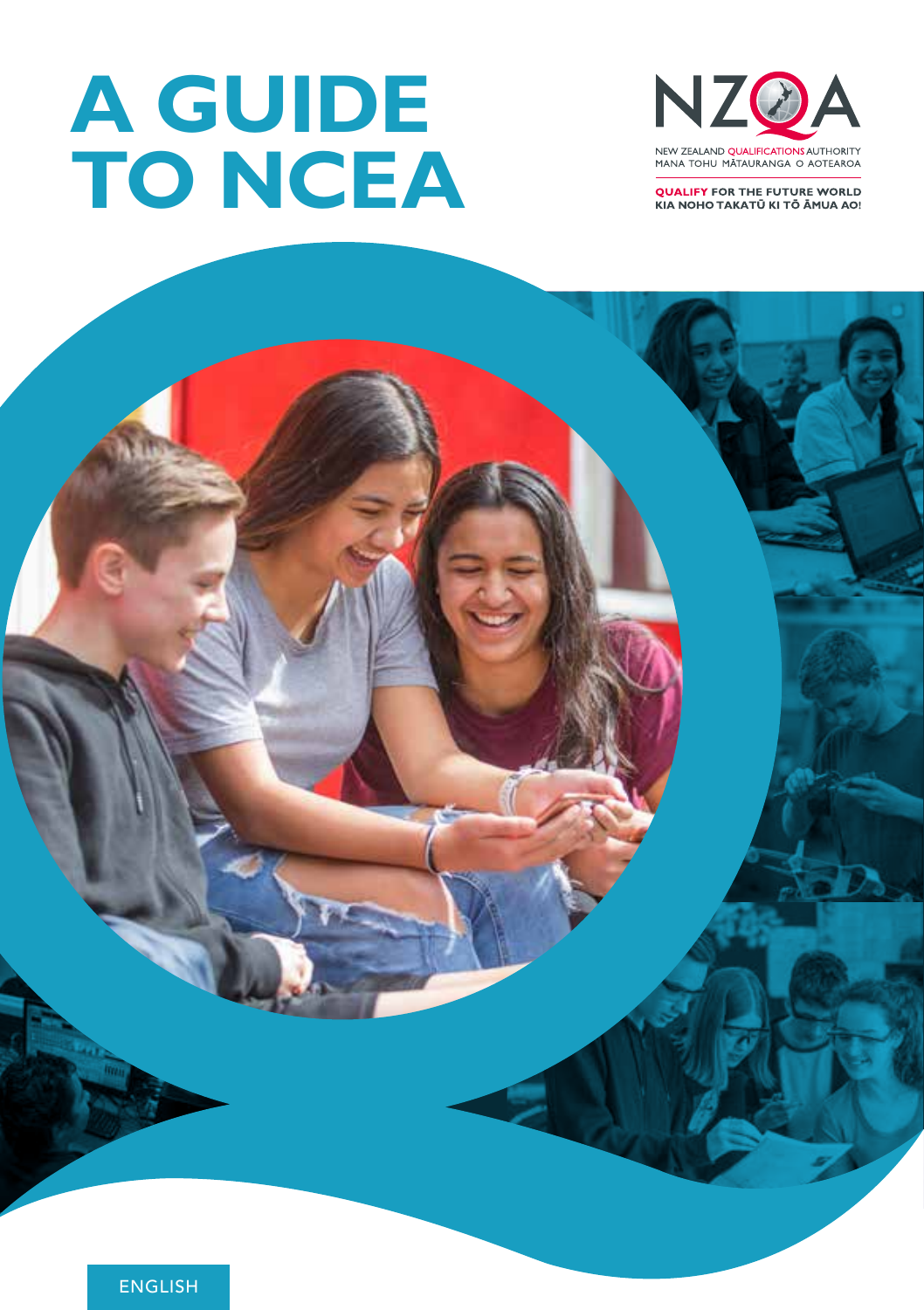# **Contents**

| $NCEA - the basics$        |    |
|----------------------------|----|
| <b>Achieving NCEA</b>      | 3  |
| Assessment                 |    |
| Endorsements               | 9  |
| <b>University Entrance</b> | 10 |
| New Zealand Scholarship    | 11 |
| <b>Vocational Pathways</b> | 12 |
| Useful resources           | 13 |

**My National Student Number (NSN):**

R

Your school can tell you your National Student Number.

You use this to register on the NZQA website to see your results and qualifications.

To log in or register, go to www.nzqa.govt.nz and click 'Login' in the top-right corner.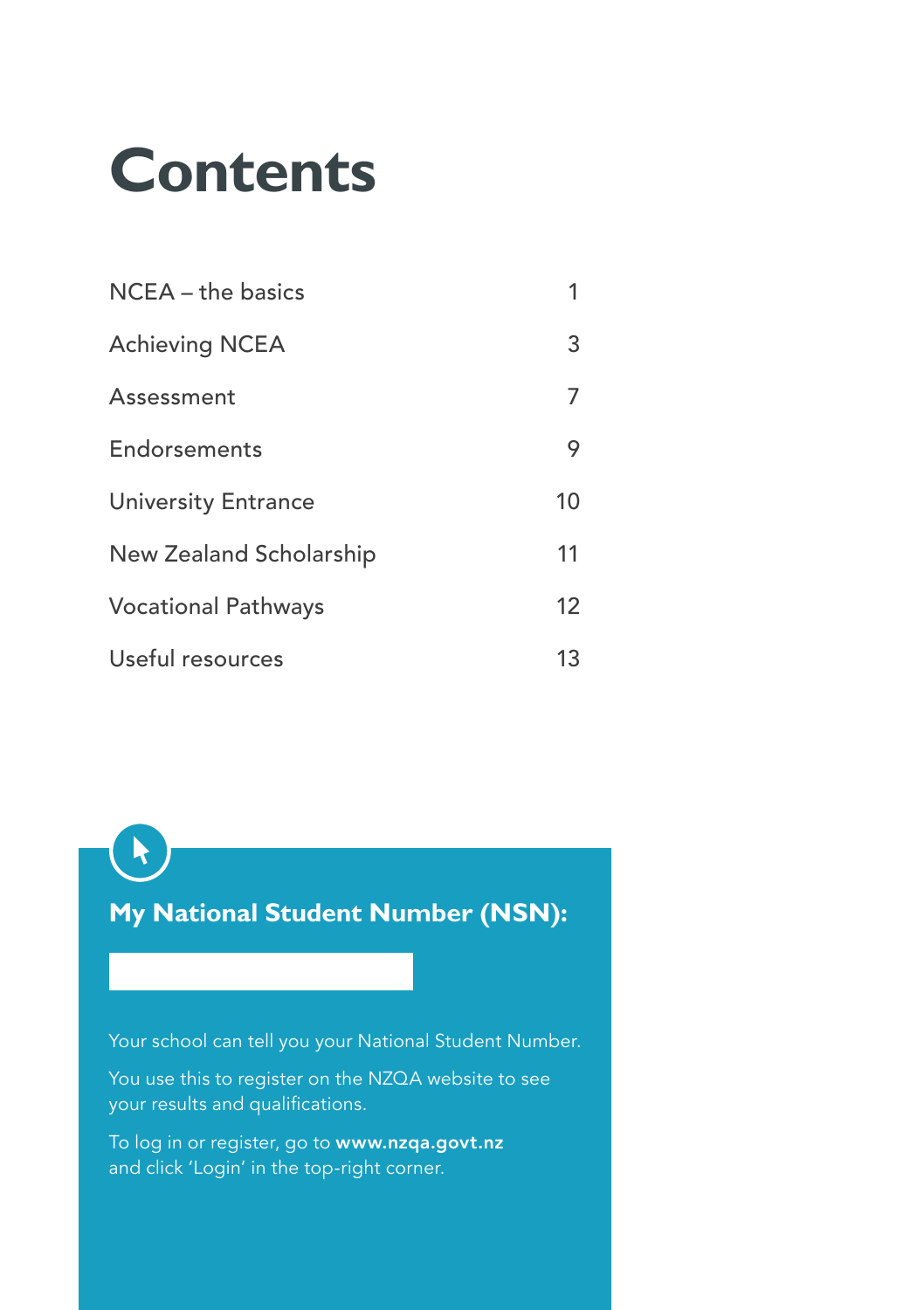# **NCEA – the basics**

NCEA stands for the National Certificate of Educational Achievement. It's the main qualification for senior secondary school students, and it's available at Levels 1, 2 and 3 on the New Zealand Qualifications Framework (NZQF).

Learning from both the New Zealand Curriculum and Te Marautanga o Aotearoa (the Māori-medium curriculum) contributes to NCEA and the University Entrance award.

NCEA is for everyone, whether you want to do an apprenticeship, go to university, or be ready to get a job when you leave school.

# $\mathsf{Q}$

### **The New Zealand Qualifications Authority (NZQA):**

- manages the New Zealand Qualifications Framework
- administers NCEA
- quality assures non-university education providers
- is responsible for qualifications recognition and standard-setting for some unit standards.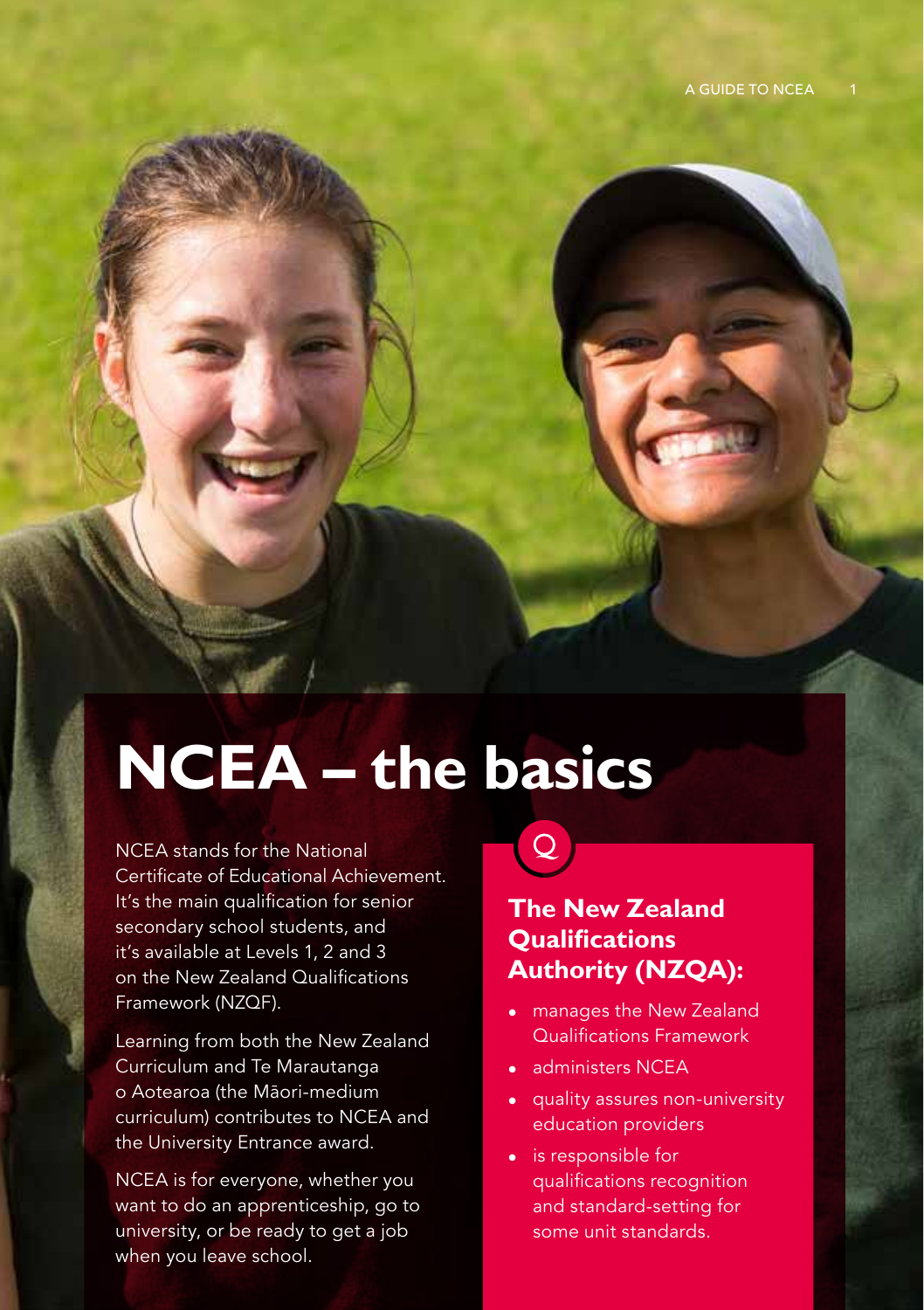# $\mathbf{E}$ **Planning your study**

The courses you choose to take at school can affect what you can do when you leave. Science, Technology, Engineering, and Mathematics (STEM) related courses, as well as English and/or Te Reo Māori, help keep your options open to a wide range of careers.

There are many other courses available to study that will help you achieve NCEA, but these vary across schools.

If you're unsure about what courses you should take, it's best to talk to your subject teachers and deans, who can answer your questions about NCEA and help you plan your study to achieve your individual goals.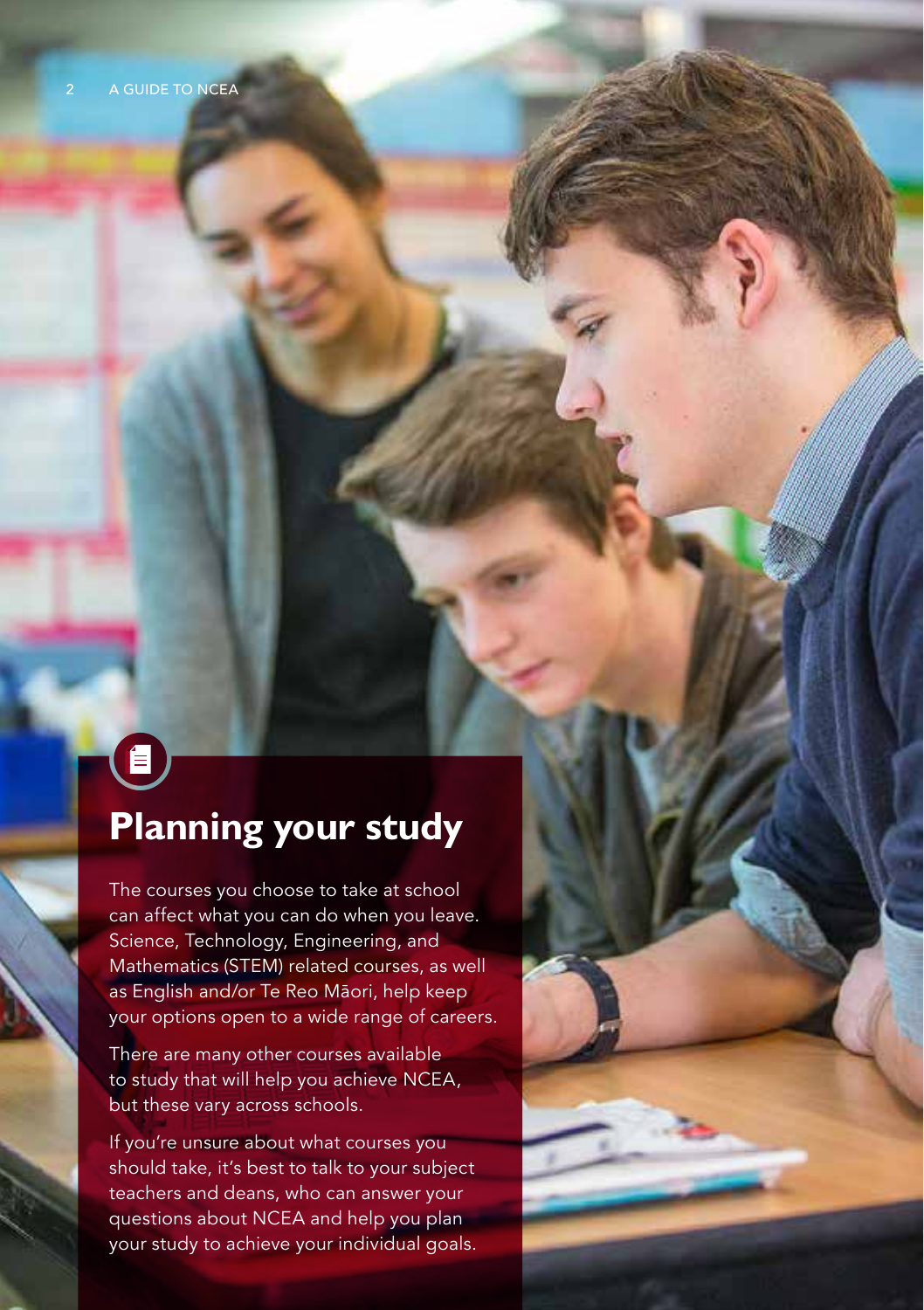# **Achieving NCEA**

### **Levels**

NCEA Level 1 will provide you with a solid foundation of skills and knowledge that you can build on.

NCEA Level 2 is the minimum qualification you will need for some jobs and tertiary programmes.

NCEA Level 3, along with the University Entrance (UE) award, is what you will need to enter most university and tertiary programmes.

Most Year 11 students start at Level 1 of NCEA, and progress to Level 2 in Year 12 and Level 3 in Year 13. It's not unusual to study at a mix of different levels, depending on your learning programme. For example, Year 12 students may do most of their courses at Level 2, but start a new course at Level 1 or study another course at Level 3 because they are good at it.

You can start working towards NCEA Level 2 before you gain NCEA Level 1.

#### **Watch a video on how NCEA works at:**

www.nzqa.govt.nz/ncea/understanding-ncea/how-ncea-works/video/

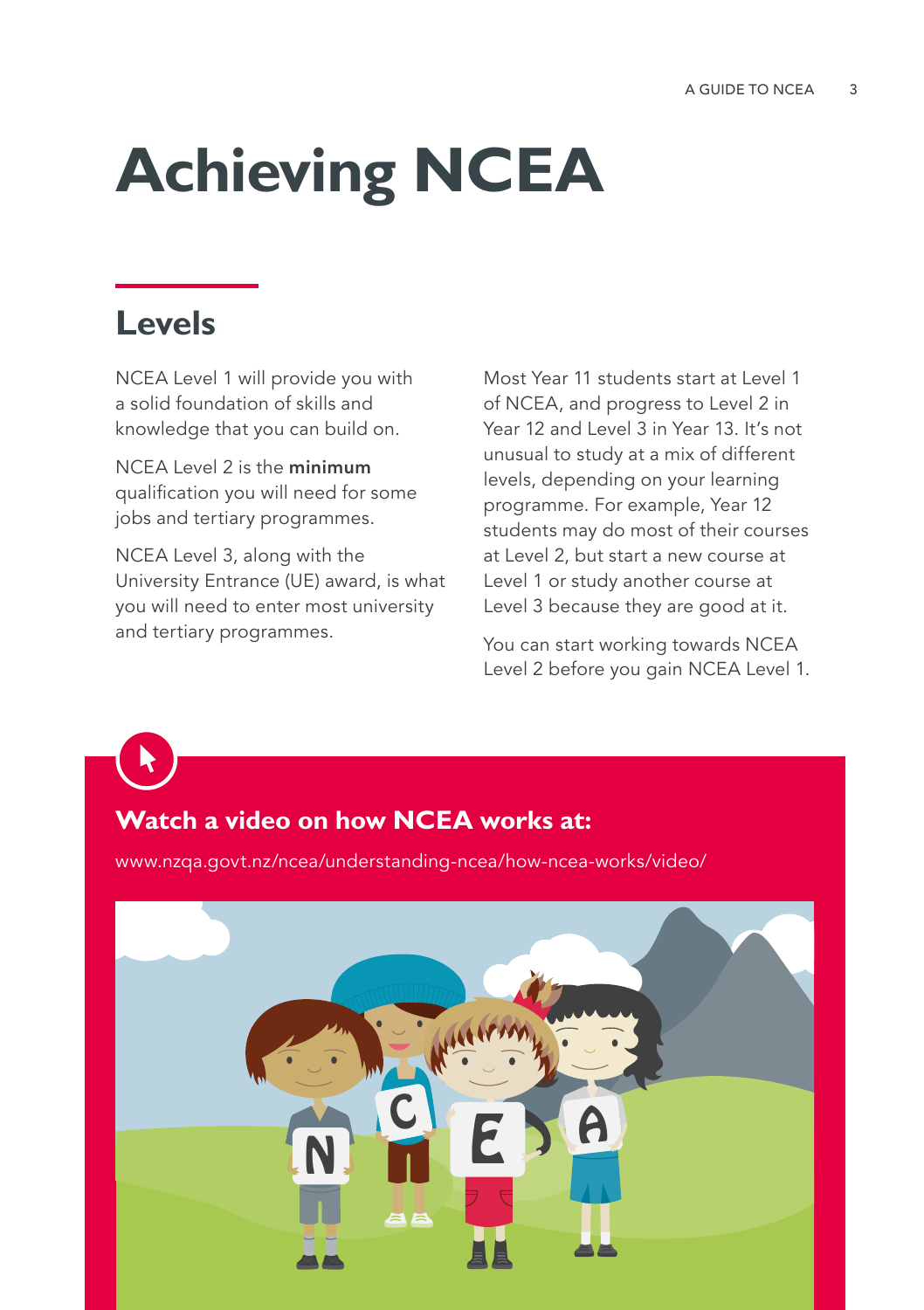### **Credits and standards**

You need to gain a total of 80 credits to achieve your NCEA Level 1, 2 or 3. You can gain these credits by being assessed against standards. Standards assess different areas of knowledge and skills within each subject. A standard might require you to analyse a text, give a speech, or develop a business case. Included among the standards available are also specific standards that recognise Mātauranga Māori (Māori knowledge). Schools decide what courses to provide, and which standards to make available in those courses.

You can gain credits by showing that you know something or can do something. For example, the Level 1 standard 'Apply algebraic procedures in solving problems' will give you 4 credits when you are assessed against that standard and can show you have learned that skill.

You can also gain credits from some activities away from the classroom. For example, getting your driver licence, completing work or study programmes, and studying through a trades academy can all help you gain credits.

### 1

### **To achieve NCEA Level 1, you need:**

- 60 credits at Level 1 or above, and
- 10 literacy credits, and
- 10 numeracy credits.

# 2

#### **To achieve NCEA Level 2, you need:**

- 60 credits at Level 2 or above, and
- 20 credits at any level, and
- the Level 1 literacy and numeracy requirements must also be met.

## 3

#### **To achieve NCEA Level 3, you need:**

- 60 credits at Level 3 or above, and
- 20 credits at Level 2 or above, and
- the Level 1 literacy and numeracy requirements must also be met.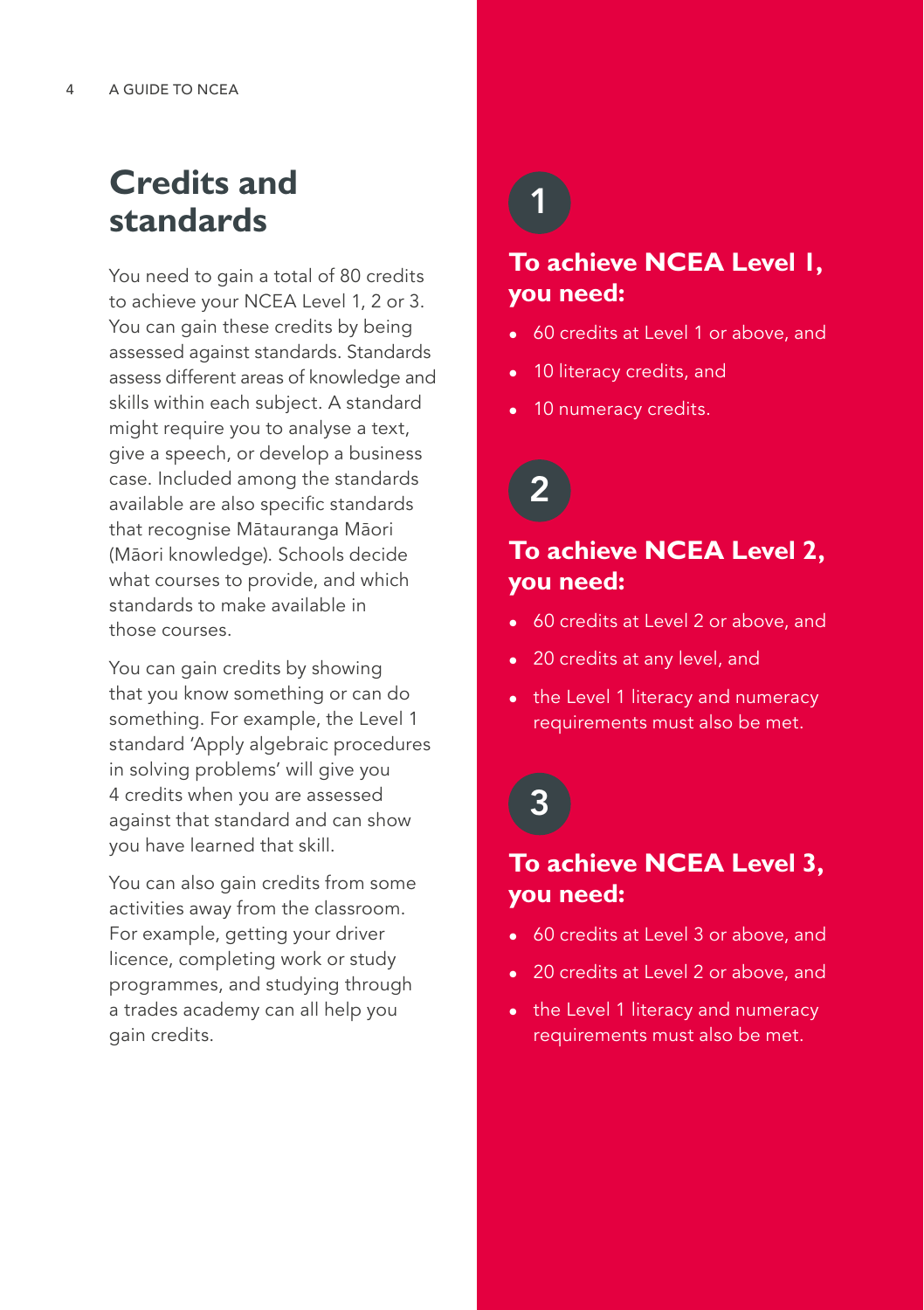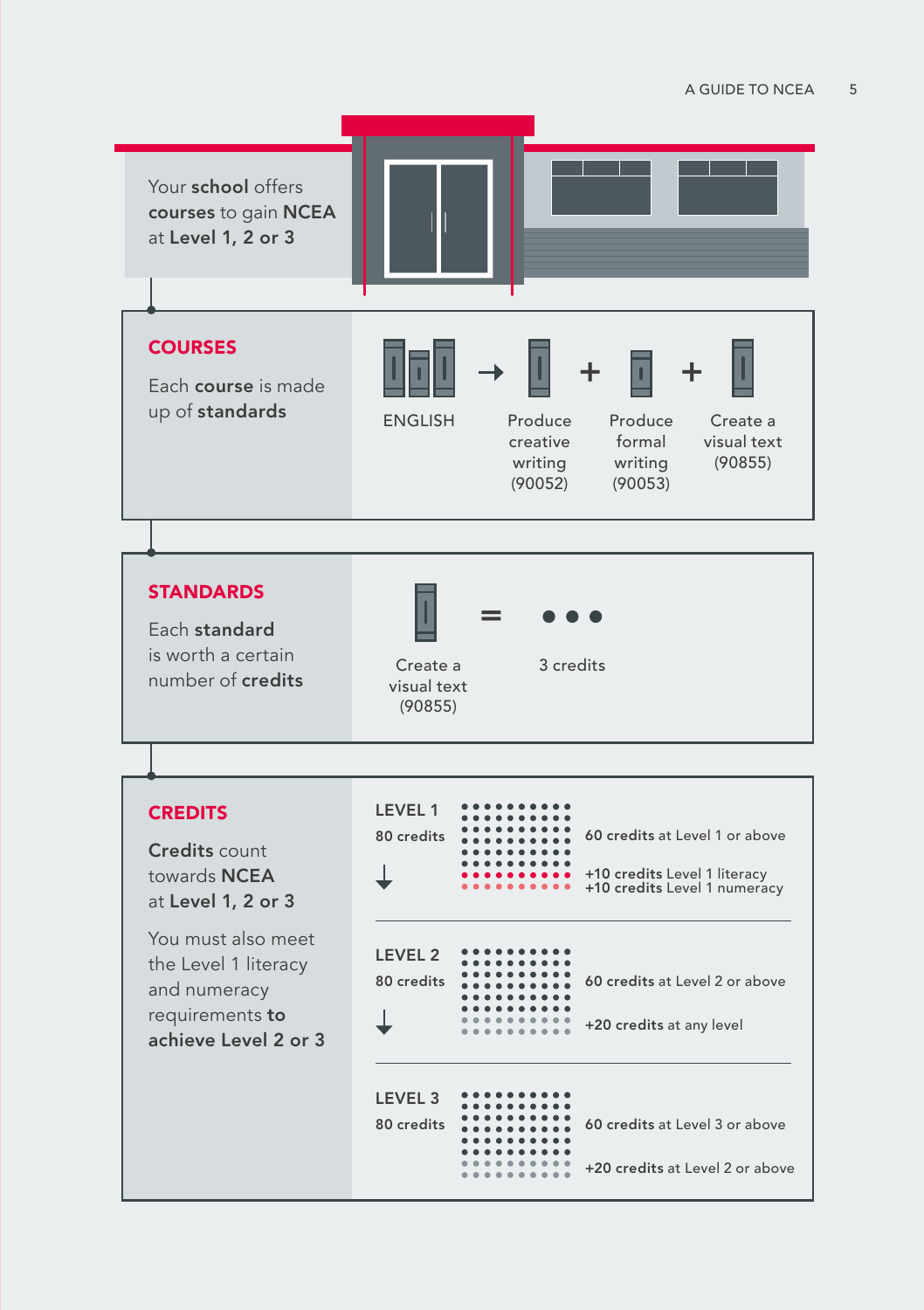### **Literacy and numeracy credits**

You will need a minimum of 10 literacy credits (reading, writing, speaking and listening skills) and 10 numeracy credits (number, measurement, statistics, or other mathematical skills) to achieve each level of NCEA. You only need to gain these credits once. This means that once you have gained the credits, you have already met the literacy and numeracy requirements for NCEA Levels 1, 2 and 3.

There are many standards that will allow you to demonstrate your literacy and numeracy skills. These can be completed in a range of different courses and can be achievement standards or a specified group of unit standards (achievement and unit standards are explained here). If you're unsure which standards you can take to gain your literacy and numeracy credits, talk to your school.

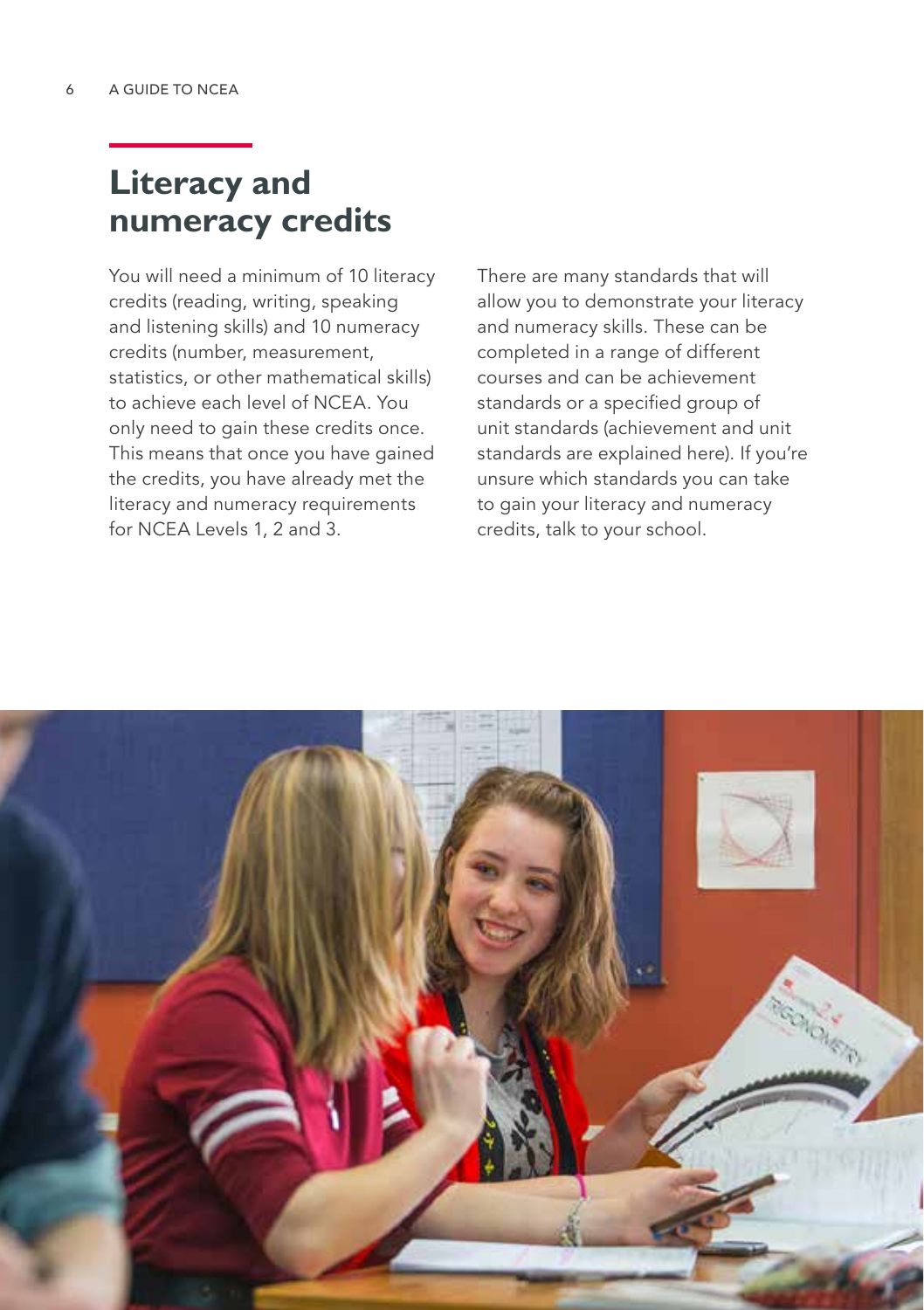# **Assessment**

All the work you do for NCEA will be assessed by either internal assessment or external assessment.

Internal assessment is when your work is assessed throughout the year by teachers at your school.

External assessment is when your work is assessed by NZQA. This includes your end-of-year examinations, the Mathematics Common Assessment Task (MCAT), and portfolios of work for some courses – for example, Visual Arts and Technology courses.

There are two types of standard you can be assessed on: unit standards and achievement standards.

Unit standards are only assessed internally, and usually assess a skill. Achievement standards can be assessed internally or externally.

Your grade will show how well you did in completing the standard.

#### There are four possible grades:



Not achieved (N) for not meeting the criteria of the standard



M

Achieved (A) for meeting the criteria of the standard

Merit (M) for meeting the criteria of the standard to a very good level



Excellence (E) for meeting the criteria of the standard to an outstanding level.

### **Examinations**

Around November and December each year, NCEA examinations take place. This is where you will be assessed against up to three external achievement standards in a three-hour session for each subject.

Examination results are normally released in mid-January, and you will be able to check your final NCEA results and qualifications on the NZQA website.

#### **Digital examinations**

NZQA is developing digital NCEA examinations with the aim of having all examinations available online by 2020.

Schools have the option of participating in a range of Digital Trial and Pilot examinations for a selection of subjects. If your school is participating, you'll have the opportunity to experience examinations in a digital format, either through trial examinations (meaning it doesn't count towards your NCEA) or as pilot examinations (which do count towards NCEA).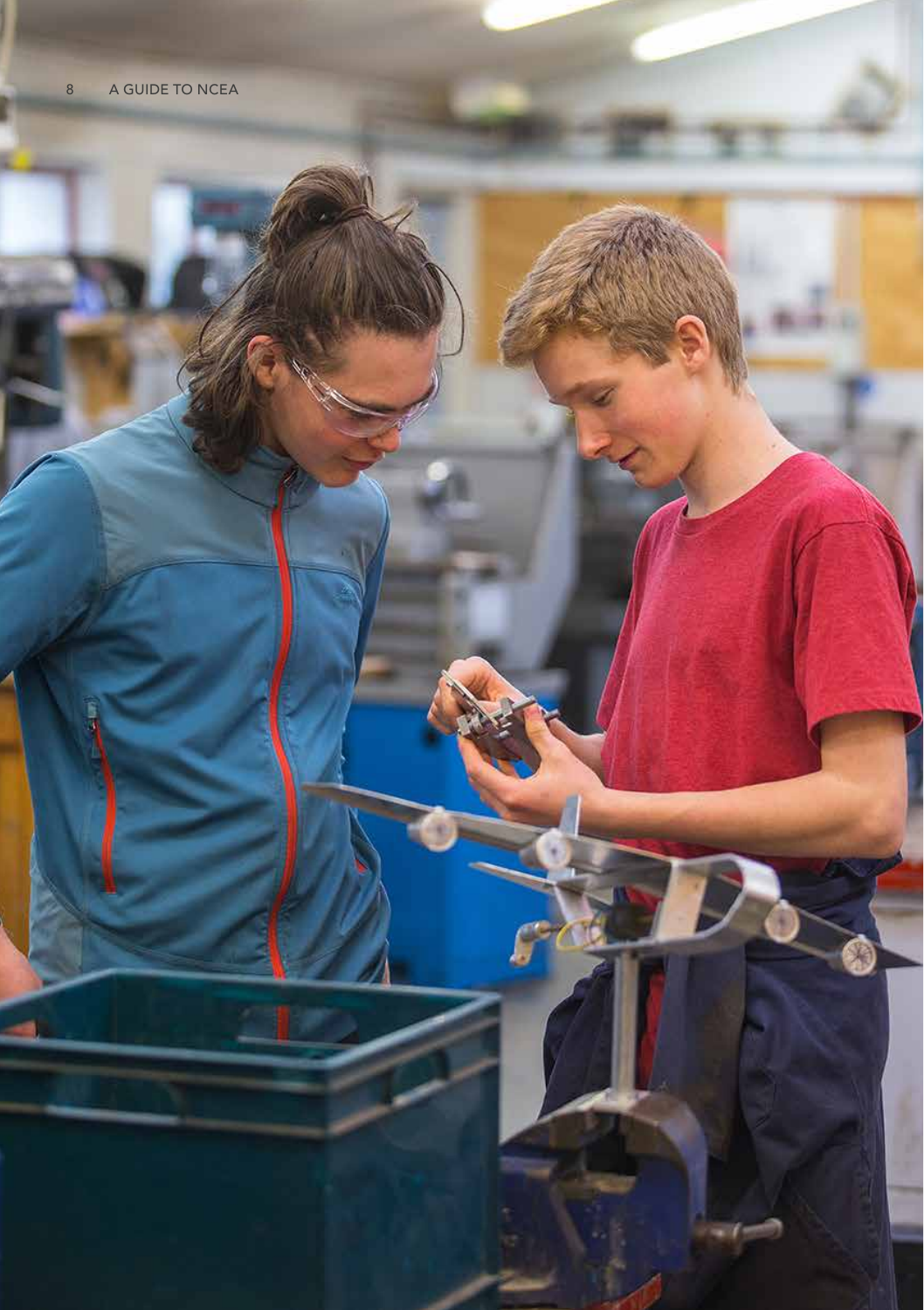# **Endorsements**

To reflect higher achievement, you should aim to earn endorsements for your NCEA courses and qualifications. There are two types of endorsement: course endorsement and certificate endorsement.

### **Course endorsement**

Course endorsement shows high achievement in a particular course or courses.

When you gain 14 or more credits at Merit (or a mix of Merit and Excellence) in a course in a single year, you will be awarded a Merit endorsement for that course. For example, if you gain 14 or more credits at Merit in your Cook Islands Māori course, you will be awarded Merit for Cook Islands Māori.

When you gain 14 or more credits at Excellence in a course in a single year, you will be awarded an Excellence endorsement for that course.

To be awarded an endorsement, in most courses you need three credits from internal assessment and three from external assessment. Exceptions are Physical Education, Religious Education and Level 3 Visual Arts.

Not all subjects will have a course endorsement and each course is set by your school. They decide which standards make up the course.

### **Certificate endorsement**

Certificate endorsement shows high achievement in the qualification.

When you gain 50 or more credits at Excellence at the level of the certificate or above, your NCEA certificate will be endorsed with Excellence.

If you gain 50 or more credits at Merit at the level of the certificate or above, or if you gain 50 or more credits at a mix of Merit and Excellence, your NCEA certificate will be endorsed with Merit.

Credits for an endorsed NCEA certificate (Levels 1, 2 and 3) can be gained over more than one year.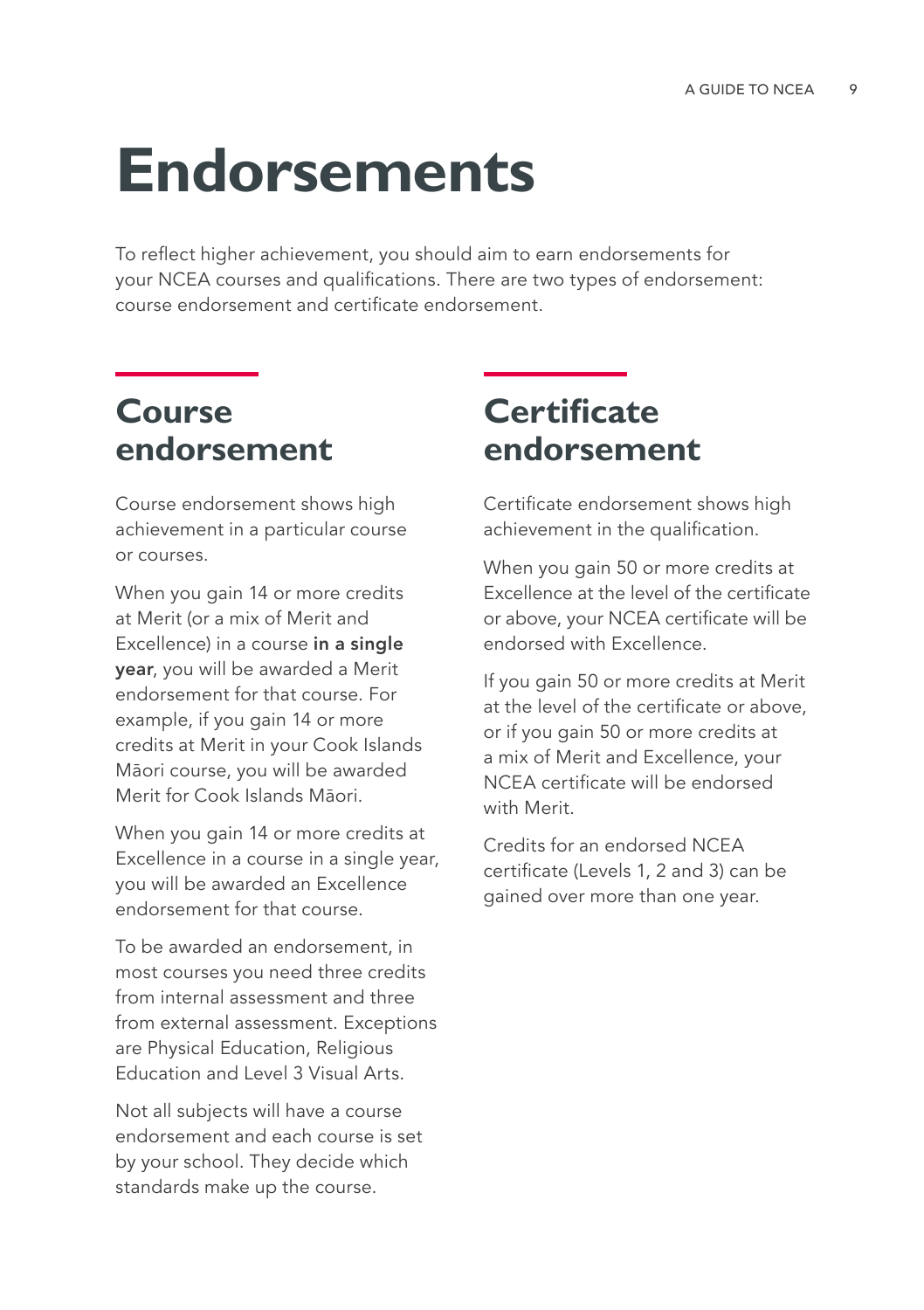# **University Entrance**

University Entrance (UE) is the minimum requirement to attend a New Zealand university. To qualify for UE, you will need all of the following:

- NCEA Level 3
- 14 credits in each of three approved subjects at Level 3. Check the N70A website for the list of approved subjects.
- UE Literacy 10 credits at Level 2 or above, made up of:
	- 5 credits in reading
	- 5 credits in writing.
- UE Numeracy 10 credits at Level 1 or above (the same as the requirement for NCEA numeracy).

Check the NZQA website for the list of standards that meet these requirements.

Universities have their own requirements for admission to programmes. Check with the university you wish to attend what its requirements are.

The New Zealand Curriculum and Te Marautanga o Aotearoa (the Māorimedium curriculum) both contribute to NCEA and University Entrance.

University Entrance is usually awarded in January.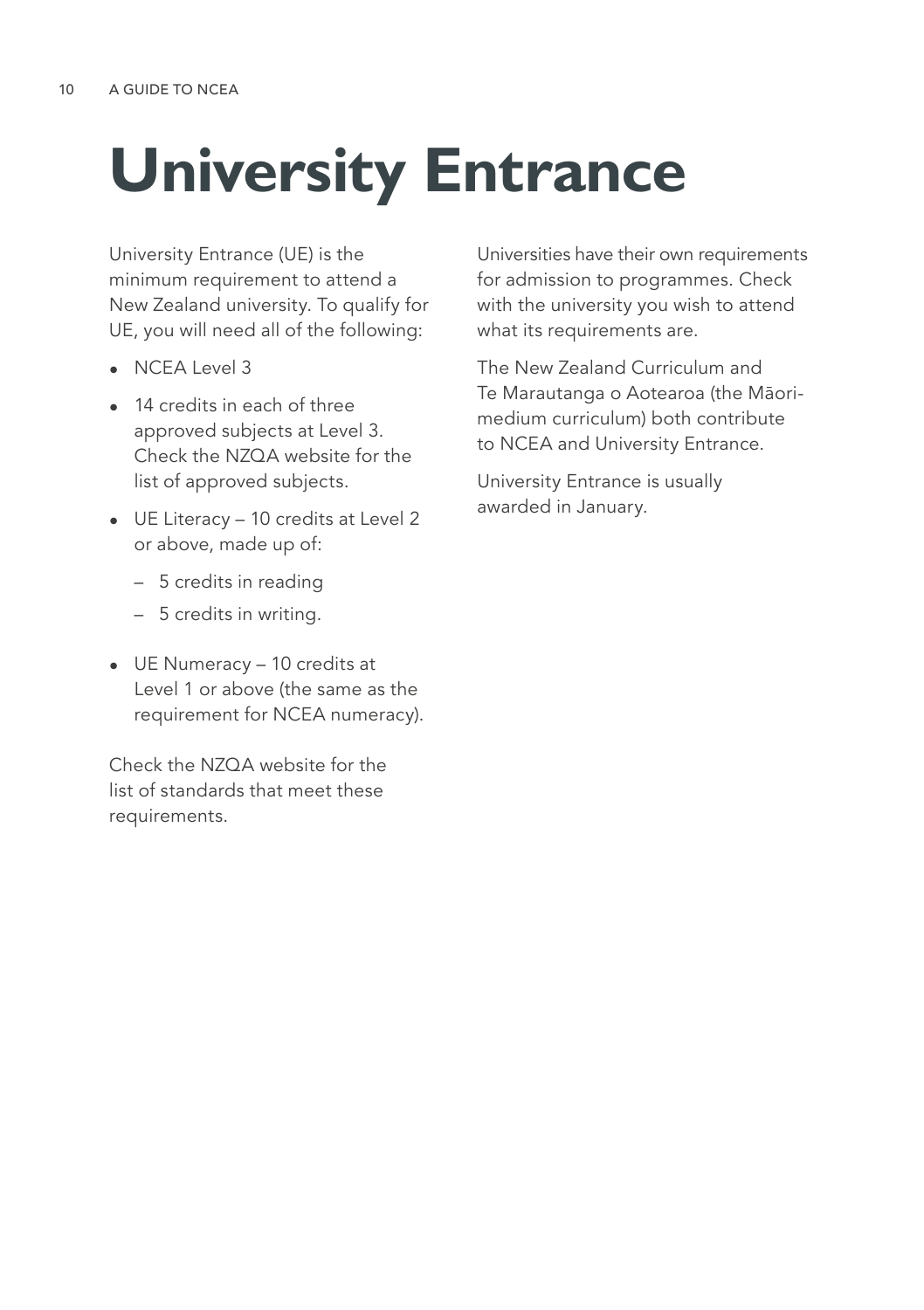# **New Zealand Scholarship**

 $\frac{1}{2}$ 

New Zealand Scholarship offers recognition and monetary reward, and provides a further challenge for particularly able students. If you enter for New Zealand Scholarship, you will be assessed against a standard by either a written and/or spoken examination, or by submitting a portfolio or report of work from throughout the year. Talk to your school if you wish to enter New Zealand Scholarship.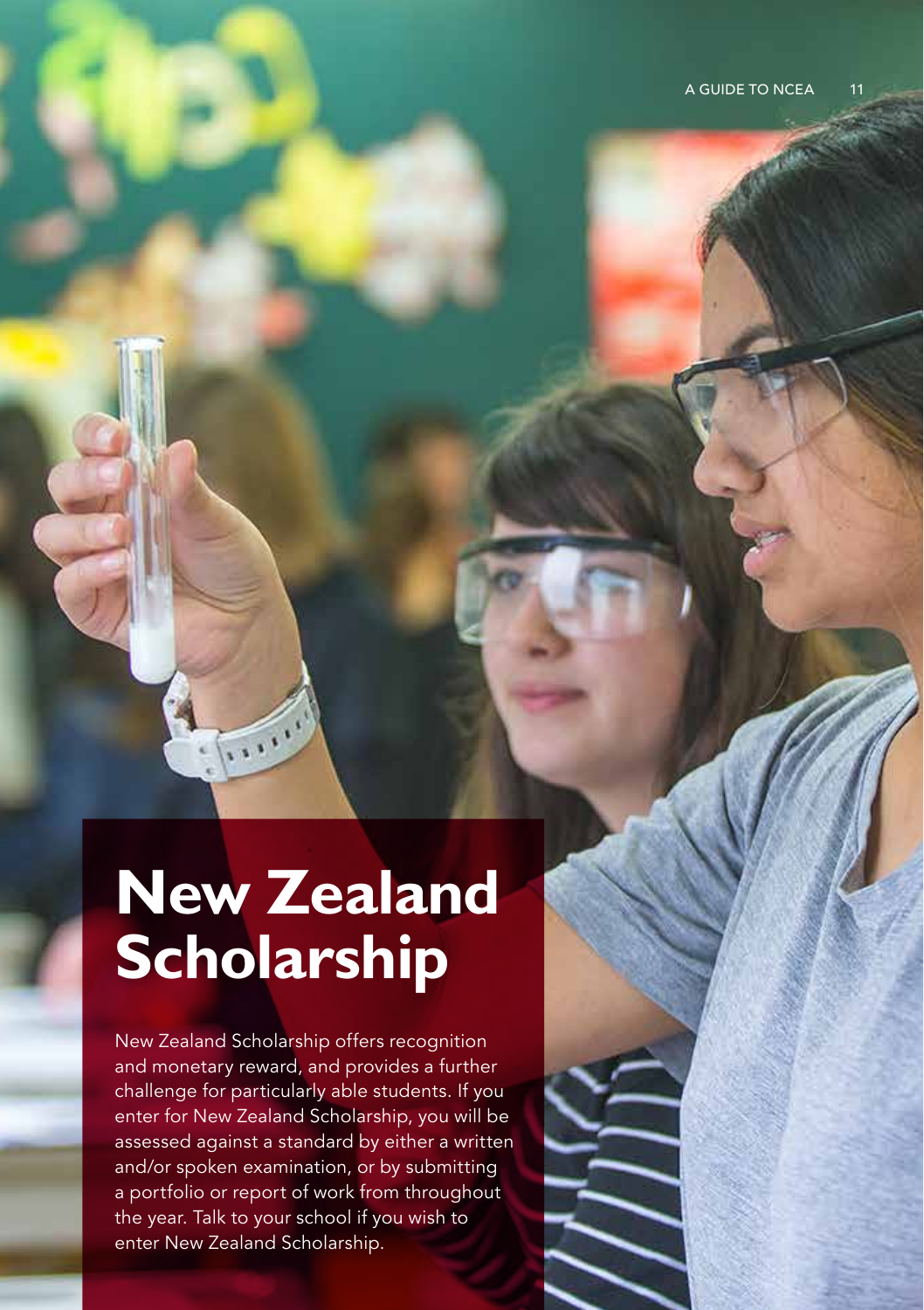# **Vocational Pathways**

The Vocational Pathways provide new ways to achieve NCEA Levels 1, 2 and 3, and develop pathways that progress to further study, training and employment. They cover six broad sectors:

- Manufacturing and Technology
- Construction and Infrastructure
- Primary Industries
- Social and Community Services
- Service Industries
- Creative Industries.

A Vocational Pathways Award recognises your completion of a particular pathway. The Awards show how your achievement relates to the learning or skills training that employers are seeking, and you can receive an award for each pathway you complete.

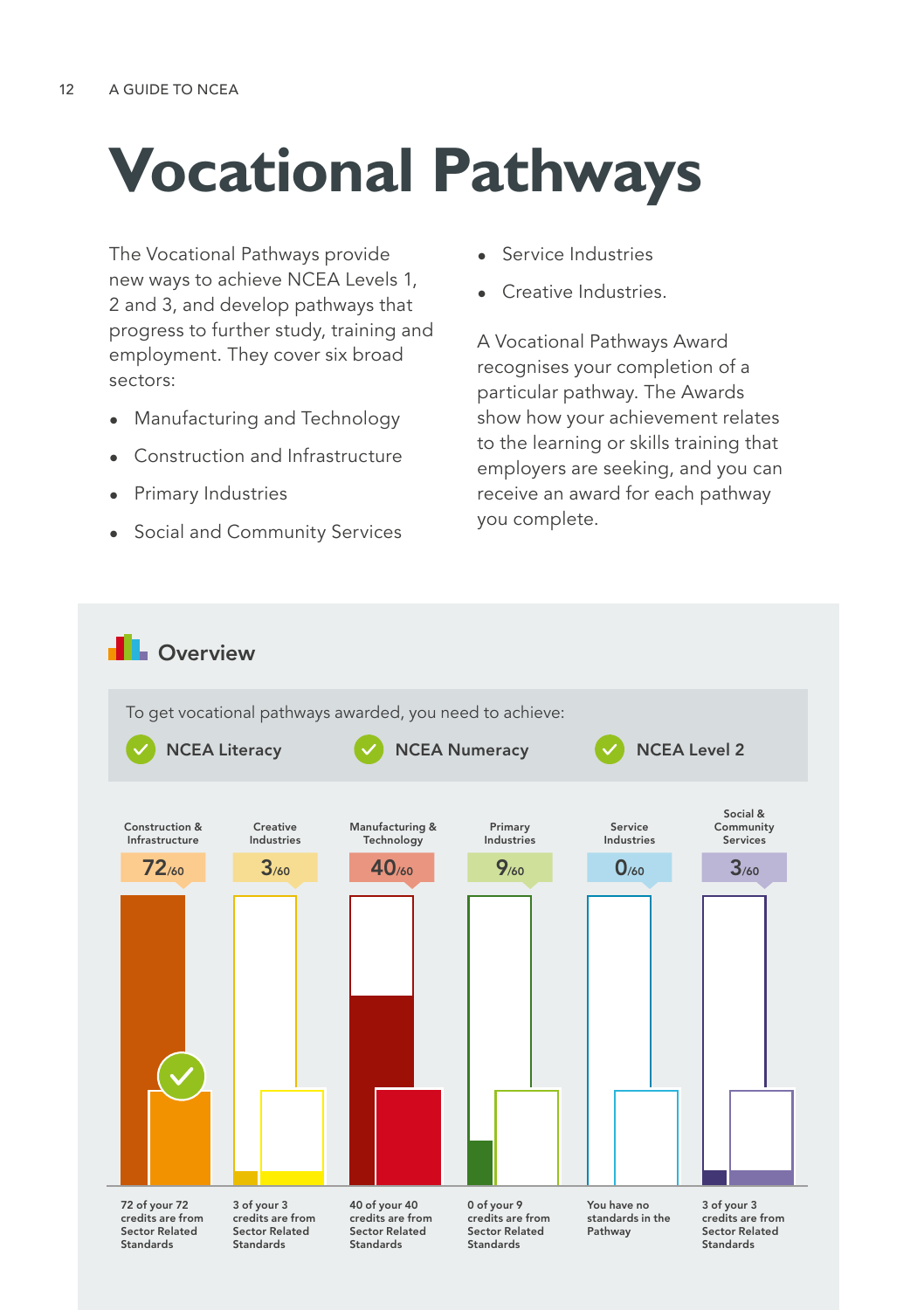# **Useful resources**

#### **New Zealand Qualifications Authority**

www.nzqa.govt.nz 0800 697 296

Information about NCEA including:

- subject information
- subject resources
- examination timetables.

#### **Ministry of Education**

www.education.govt.nz **Information about education** in New Zealand and the National Curriculum.

#### **Youth Guarantee**

www.youthguarantee.net.nz Information about possible Vocational Pathways.

#### **Careers NZ**

www.careers.govt.nz 0800 222 733

#### • Explore 400+ job profiles

- Get career ideas and write a CV
- Browse study and training options
- Speak to a careers expert

### **NCEA Guide App**

You can download the App for free from iTunes or the Google Play Store.

The NCEA Guide App is for parents, whānau and employers. It provides quick and easy access to key information about NCEA.